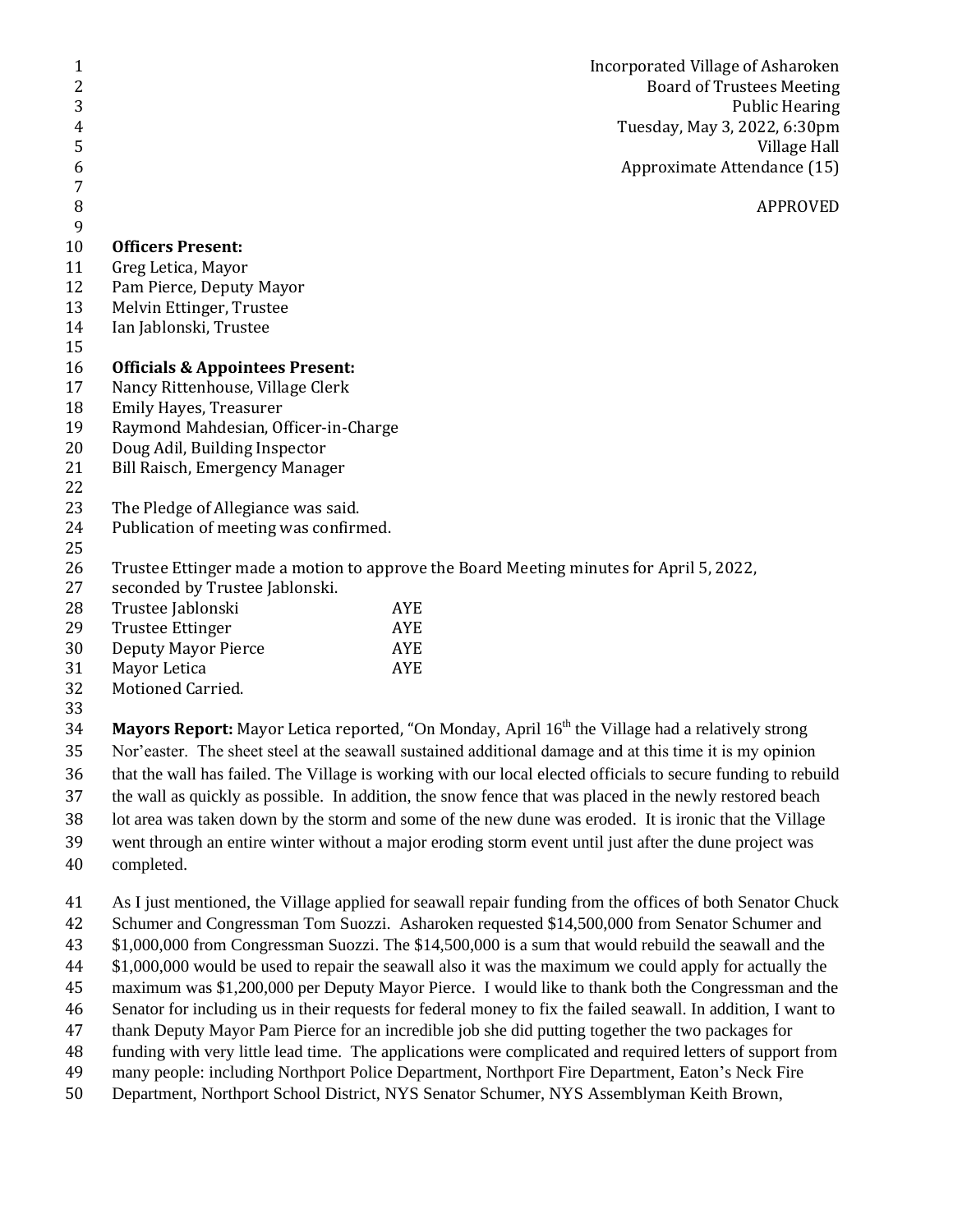- Huntington Supervisor Ed Smyth, Suffolk Executive Steve Bellone and others. Despite being under a
- severe time crunch Pam came through and got everything in on time. Really an amazing job. The
- Village has not heard anything about the BRIC grant it applied for.
- During the month the Village also applied for a DASNY grant through the office of Senator Gaughran in
- the amount of \$110.000. If the Village gets the grant \$40,000 is allocated for a new police car and
- \$70,000 for a guide rail across from the seawall.
- The drainage project at 103-105 Asharoken Avenue was completed this month with the repaving of the shoulder. Again, thanks to Trustee Ian Jablonski who worked very hard to get this project done.
- The bid package for repaving Asharoken Avenue is almost done and I hope to have this project completed
- by the end of June. The section from Village Hall to 285 Asharoken Avenue will be paid for by National
- Grid and the section from 355-501 will have the bulk of its cost covered by a \$70,000 Multimodal grant
- and CHIPS money.
- I attended the Northport Fire Department installation dinner and thanked out outgoing Chief Dennis
- Sheridan for the terrific job he did over the last 2 years.

## **Trustees:**

- Deputy Mayor Pierce: During the month participated in two webinars given by Suffolk County
- regarding upcoming Hazard Mitigation grants and completed the applications as the Mayor just
- noted. Reviewed the stormwater report, police report, minutes, payment vouchers and met with a
- property owner regarding exposed metal on the sound side east beach.
- 
- Trustee Ettinger: During the month I had discussions with Officer Mahdesian regarding police
- matters. During this past month two of our officers had COVID, both officers stayed home in
- isolation for the required period. During the month on April 18th, we monitored the storm that came
- through, we had a telephone pole come down and PSEG came immediately to repair the pole and
- wires. We did have to close the road for a significant period. I reviewed the payment vouchers,
- stormwater, correspondences, FOIL's, and minutes.
- 
- Mayor Letica noted that he called the Government Affairs of PSEG and complimented the crew that came out and repaired the damage pole and lines.
- 
- Trustee Jablonski: During the month; I reviewed, the minutes, payment vouchers, police report, stormwater report and various correspondences.
- 
- **Attorney Migatz**: Mayor Letica reported for Attorney Migatz who was unable to attend. Nothing to report on the zoning board and planning board.
- 
- **Village Treasurer**: Emily Hayes reported for the month of April. Payment vouchers totaled
- \$107,752.70. Included in the vouchers this month was a bill from All Shore Excavation Inc for
- \$36,500 for the drainage project and the workers compensation insurance bill for \$25,140.80.
- There will be a separate resolution to approve the vouchers and budget transfers.
- 
- **Police Report:** Officer Mahdesian reported 41 summons and one arrest. He noted that in the past few months there has been an increase in car thefts along the north shore, no car thefts recently in the village. He discussed how these criminals operate, they work in groups and travel up and down
- the streets until they find a car that is unlocked, they don't necessarily break into cars. We did have
- an incident a few years ago. This individual came into the village with a stolen vehicle, the car
- became disabled the individual then proceeded to check each car along Asharoken Avenue until he
- 98 found a car with keys in it. He noted that on April  $19<sup>th</sup>$  a pole come down and the road was shut
- down for several hours. Several residents needed to get through, but we couldn't move the repair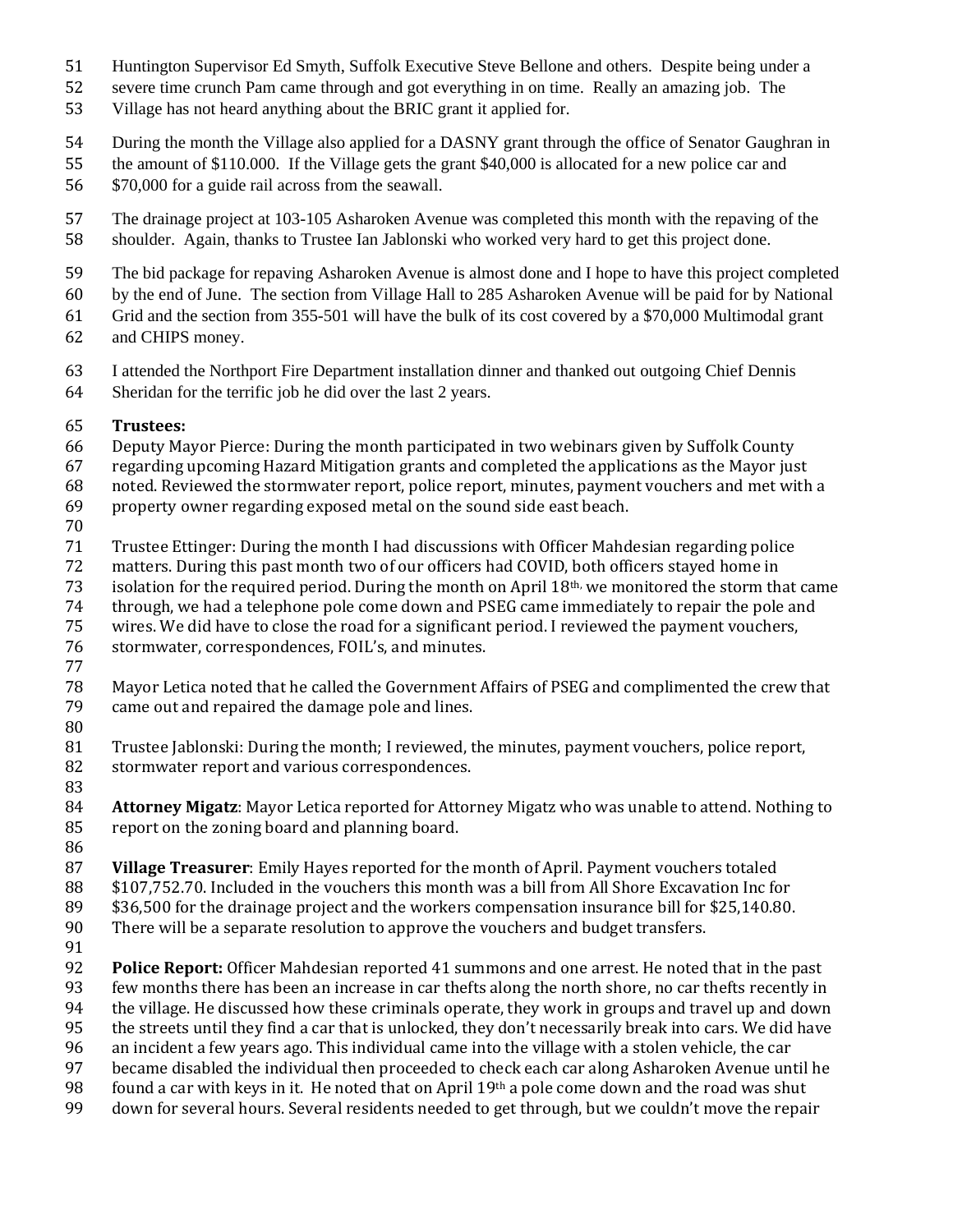- vehicles out of the way until the repairs were complete. Some of these individuals called Ubers and
- were escorted across the down pole area so they could get to their destination. The road at times
- closes and we need to prepare for these things. We also had one person stick a gun in the back of
- another for fun, that person was arrested. Other than that we are doing well.
- 
- Mayor Letica noted that you can follow the village on Twitter we make real time postings on road closures and reopening's as well.
- 

**Superintendent of Buildings**: Doug Adil reported the following: issued denial letter for a

- homeowner seeking to build an addition in the rear yard, plans have been referred to the zoning
- board for a variance. Inspected a new driveway on Asharoken Avenue that turned out to be re-
- paving of an existing driveway. Met with a homeowner to discuss specific generator location
- requirements. Reviewed construction drawings for a new residence on Asharoken Avenue, returned the plans for corrections. Discussed flood plan requirement for a third new home.
- Provided information to a homeowner who wants to install a new swimming pool and issued a
- letter in lieu of a C/O for an existing home at 238 Asharoken Avenue and performed 17 inspections.
- 
- **Emergency Manger**: Bill Raisch noted that he began an outreach for contacts needed for an
- emergency response if we lose the roadway.
- 

## **Public Hearing: Stormwater Annual Report for year-end 3/9/2022.**

- Clerk Rittenhouse read the publication.
- Mayor Letica noted the following.
- Every year the Village must file an annual Stormwater report called an MS4, the annual reports'
- 124 vear end is March 9th.
	- MS4 is a (small municipal stormwater sewer system). The MS4's is regulated under EPA's Phase II
	- stormwater rule, along with the NYSDEC. The MS4 program is to develop a stormwater
	- management program that will help reduce the number of pollutants carried by stormwater run-off
	- into our water bodies (our bay, sound and wetlands). The program has six elements call minimum control measurements.
	-
	- 131 Public Education/outreach
	- 132 Public Participation/involvement
	- 133 Illicit Discharge Detection and Elimination
	- 134 Construction Site Runoff control
	- 135 Post construction Run-off control
	- 136 Pollution Prevention/Good Housekeeping
	-
	- When implementing these measurements together they are expected to result in lower or reduced
	- pollutants into our waterways. The goal is to improve water quality and recreational use of our
	- waterways. A public hearing and approval to sign the MS4 annual report is required and must be
	- 141 filed by June 1<sup>st</sup> to the NYSDEC office, Division of Water.

## Ways our Village has made progress in satisfying the control measurements over the past several years.

- We installed two catch valves in our main drainage pipe behind village hall to mitigate flooding
- from Northport Bay. During exceptional tides the tide water would rise enter the leaching pool and
- fill up the drainage pipe and catch basins on Asharoken Avenue causing saltwater flooding. By
- installing these catch valves once the water rises to a point the valve closes preventing any salt
- water from entering the drainage pipe and therefore the roadway.
-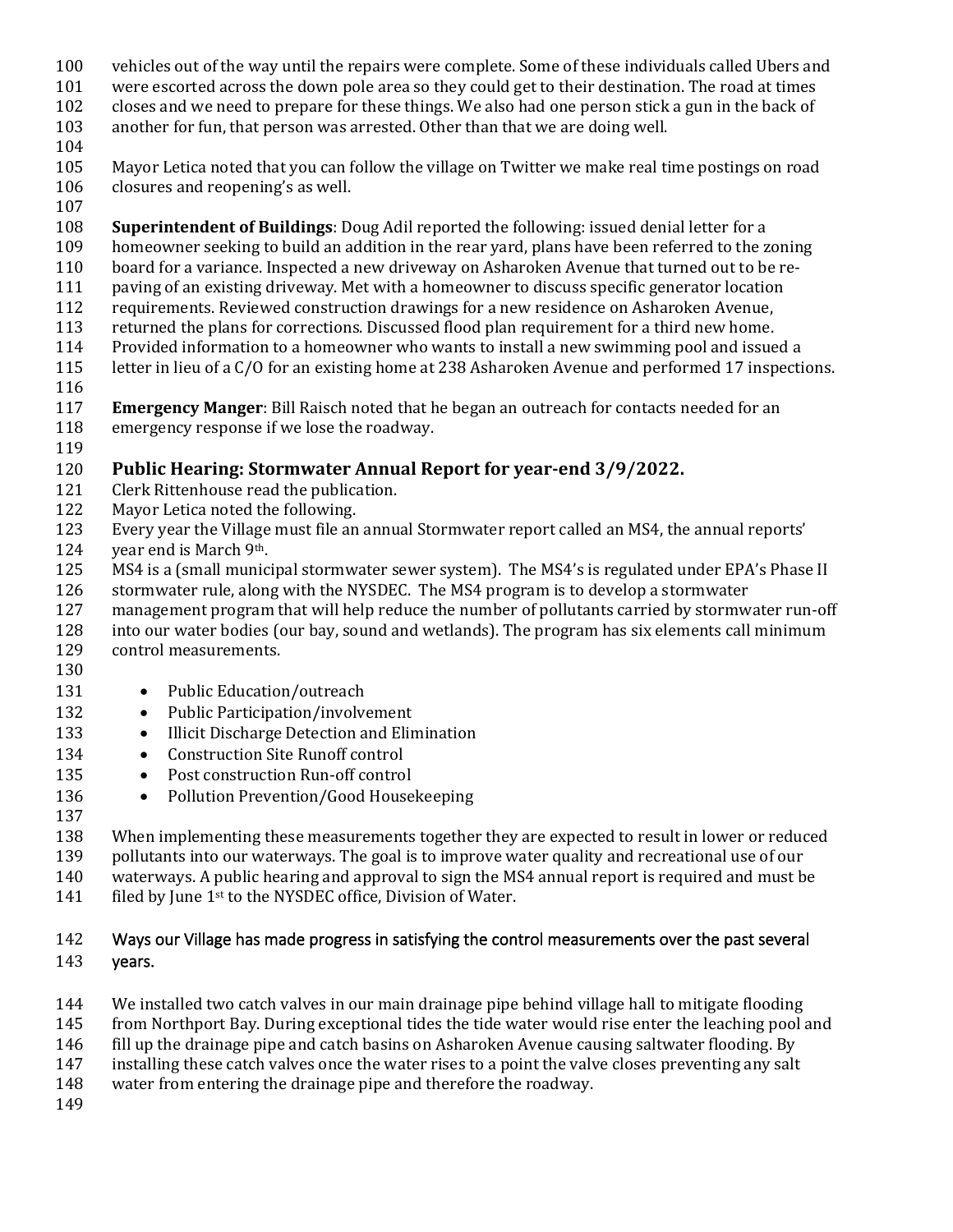- Recently we installed several catch basins and drywells to reduce water collecting on Asharoken
- Avenue by 103-105 Asharoken Avenue, the cost \$36,500.
- 
- Every year our drywells and catch basins are cleaned out to maintain clean basins for the collection of stormwater runoff.
- 
- Our Building Department continues to educate our contractors and residents of the importance of
- minimizing stormwater runoff, by having the necessary stormwater control measures put in place
- such as hay bales and slit screening. Our building department continues to review applications for
- driveways and aprons and incorporate proper drainage systems to avoid stormwater runoff.
- Mayor Letica opened the public hearing.
- 161 1. A residents noted correction to the minutes, Mayor Letica noted this is a public hearing for the stormwater annual report.
- No comments on the stormwater annual report.
- Mayor Letica made a motion to close the public hearing, seconded by Deputy Mayor Pierce.
- Trustee Jablonski AYE
- 166 Trustee Ettinger AYE
- Deputy Mayor Pierce AYE Mayor Letica AYE
- Motioned Carried.
- 
- Mayor Letica introduced Carole Casamassima Chairperson for Save the Fireworks and Linda Letica
- chairperson for AVT-Shirts; Jean Bonawandt was unable to attend but is a Co-Chair with Carole
- Casamassima. Both committee chairs presented the village with a check in the amount of \$13,000 to
- towards the cost of the barge, tugboat, and fireworks event.
- 
- Mayor Letica thanked the committees for all their hard work and generous donation. It is amazing effort and gets better every year.
- **Resolutions:**
- 
- **Resolution (2022-46)** Be It Resolved that the Village Board approves the budget transfers for the month of April 2022.
- Deputy Mayor Pierce made a motion to approve, seconded by Trustee Jablonski.
- Trustee Jablonski AYE Trustee Ettinger AYE Deputy Mayor Pierce AYE
- Mayor Letica AYE
- Motioned Carried.
- 
- **Resolution (2022-47)** Be It Resolved that the Village Board does hereby approve the vouchers for 191 the month of April 2022 in the amount of \$107,752.70.
- Trustee Jablonski made a motion to approve, seconded by Trustee Ettinger.
- Trustee Jablonski AYE
- Trustee Ettinger AYE
- Deputy Mayor Pierce AYE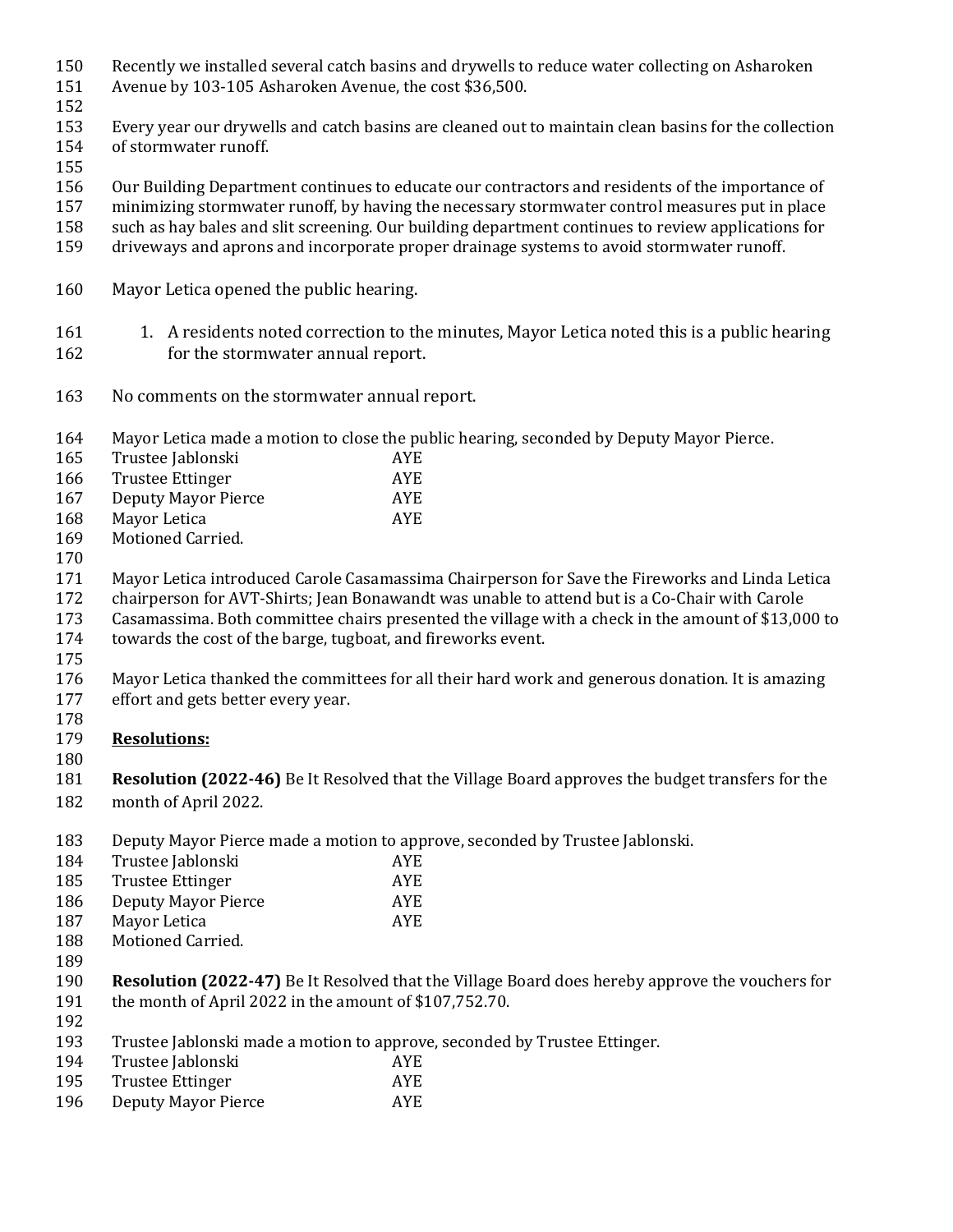Mayor Letica AYE

Motioned Carried.

 **Resolution (2022-48)** Be It Resolved that the Village Board does hereby authorize the Mayor to 201 sign the MS4 Stormwater Annual Report for year-end March 9<sup>th</sup>, 2022, subject to board's approval.

Trustee Ettinger made a motion to approve, seconded by Deputy Mayor Pierce.

- Trustee Jablonski AYE
- Trustee Ettinger AYE
- Deputy Mayor Pierce AYE
- Mayor Letica AYE
- Motioned Carried.
- 

**Resolution (2022-49)** Be It Resolved that the Village Board does hereby appoint the following

- election inspectors, Hillary Candelora as Chairperson, Debbie Manning, Mary Brabender and
- Barbara Raisch for the June 21, 2022, Village Election from 12 Noon to 9PM.
- Deputy Mayor Pierce made a motion to approve, seconded by Trustee Jablonski.
- Trustee Jablonski AYE
- 215 Trustee Ettinger AYE
- Deputy Mayor Pierce AYE
- Mayor Letica AYE
- Motioned Carried.

 **Resolution (2022-50)** Be It Resolved that the Village Board does hereby accept the donation from "Save the Fireworks" committee in the amount of \$11,250.00 these funds will support the cost of

- the barge, tugboat and the 2022 Fireworks Event.
- Mayor Letica made a motion to approve, seconded by Trustee Ettinger.
- Trustee Jablonski AYE
- Trustee Ettinger AYE
- Deputy Mayor Pierce AYE Mayor Letica AYE
- Motioned Carried.
- 

 **Resolution (2022-51)** Be It Resolved that the Village Board does hereby accept the donation from "AVT-Shirts" committee in the amount of \$1,750.00 these funds will support the cost of the barge, tugboat and the 2022 Fireworks Event.

- 
- Mayor Letica made a motion to approve, seconded by Trustee Ettinger.
- Trustee Jablonski AYE
- 237 Trustee Ettinger AYE
- Deputy Mayor Pierce AYE 239 Mayor Letica AYE
- 
- Motioned Carried.
- 
- **Resolution (2022-52)** Be It Resolved that the Village Board does hereby approve a tent permit for David & Jeannine Halpern located at 3 Clam Shell Lane from May 19, 2022, thru May 24, 2022.
- Trustee Ettinger made a motion to approve, seconded by Trustee Jablonski.
- Trustee Jablonski AYE
- Trustee Ettinger AYE
- Deputy Mayor Pierce AYE
- Mayor Letica AYE
- Motioned Carried.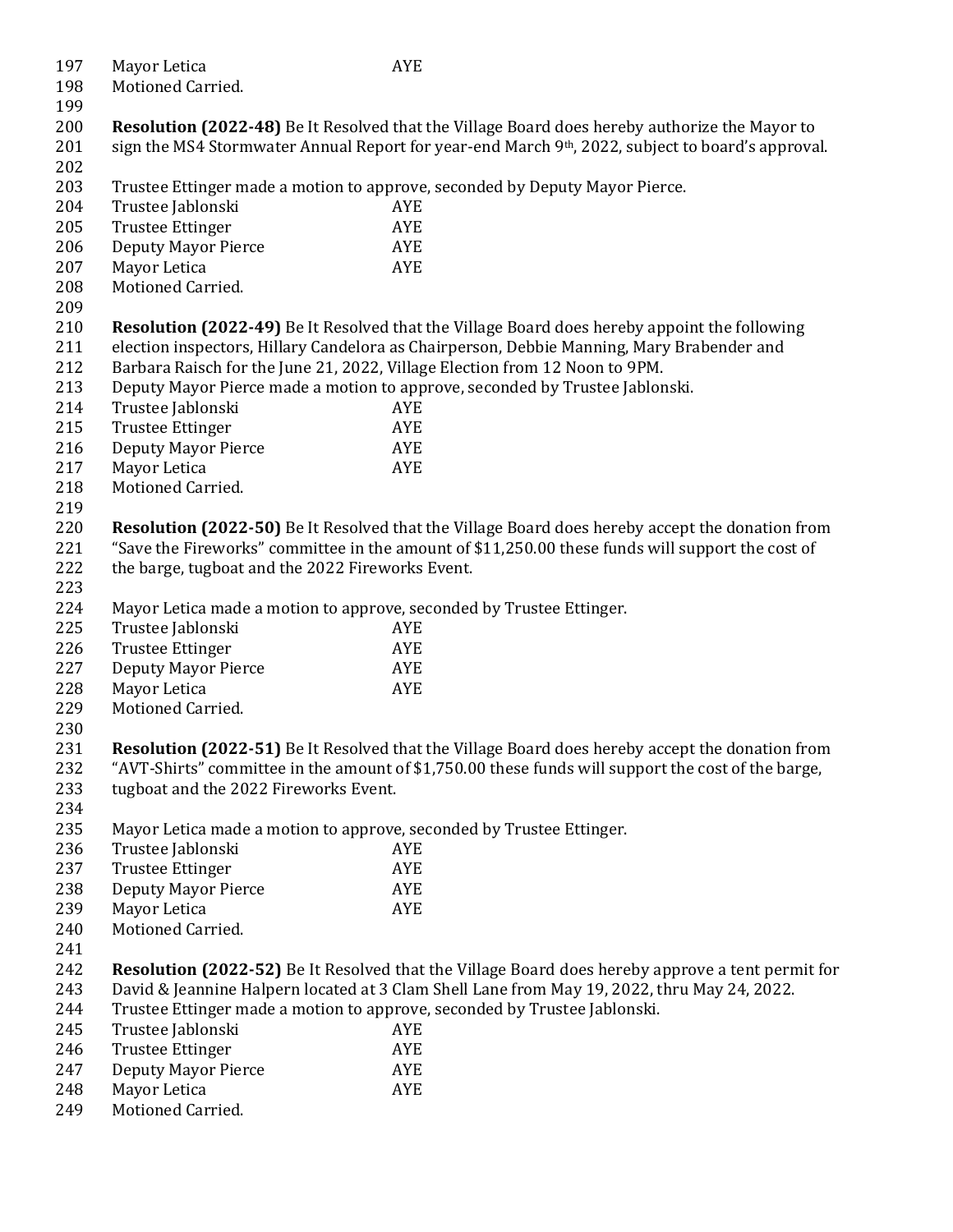**Resolution (2022-53)** Be It Resolved that the Village Board does hereby approve a tent permit for Elizabeth Gold located at 205 Asharoken Avenue from June 24, 2022, thru June 27, 2022. Deputy Mayor Pierce made a motion to approve, seconded by Trustee Ettinger. Trustee Jablonski AYE Trustee Ettinger AYE Deputy Mayor Pierce AYE 257 Mayor Letica AYE Motioned Carried. **Resolution (2022-54)** Be It Resolved that the Village Board does hereby approve the budget adjustment for 5/31/2022 to increase Public Works-Catch Basin A1490.400 for \$36,500.00 and increase Start up Income (A1000.00) for \$36,500.00. Deputy Mayor Pierce made a motion to approve, seconded by Trustee Ettinger. Trustee Jablonski AYE Trustee Ettinger AYE Deputy Mayor Pierce AYE 268 Mayor Letica AYE Motioned Carried. **New Business:** Mayor Letica brought up any new business to the board, Trustee Jablonski noted when we plan the guide rail project, we should allow space for a payloader to get through. Mayor Letica opened Public Session: Public Session: 1. A resident noted that he wanted the minutes to reflect accurately a name that was mentioned during last month's meeting. Line item 155 and 165 a name was mentioned by 280 the mayor which both my wife and I avoided mentioning. If there is an issue down the road, we would have that as recourse regarding the law. For the record we would ask that the name be inserted. Same resident, Regarding the Seawall. The resident noted this is a concern for his family and noted that there is an outstanding bill from the NYSDEC for \$292,000. Mayor Letica noted that the village has a feasibility reserve set up but added that the village received a letter from the DEC approximately a year ago noting the outstanding balance. We wrote the DEC back indicating that we are not responsible for the outstanding balance because the feasibility study was never produced or completed. We believe that the DEC will not follow up with the outstanding bill since the study was never completed. The same resident asked about the BRIC grant and how much the village will have to contribute if the grant is awarded and why a resolution was not approved. Mayor Letica noted that a resolution is not necessary at this point only an application for the BRIC was submitted. Nothing has been awarded at this time. If we are awarded the grant and there is a local share attached to it, I will do everything I can to have the Town of Huntington partner with the Village. Same resident: As far as the Feasibility Study and the \$292,000 how much of it has to do with the Town of Huntington. Mayor Letica noted this predates our partnership and was originally incurred under former Mayor Kelly. Same resident: Do we have any commitments from the Town of Huntington? Mayor Letica noted that we are not responsible for 5 cents; the DEC is not trying to collect the outstanding invoice since they did not provide the study. As far as the BRIC grant we